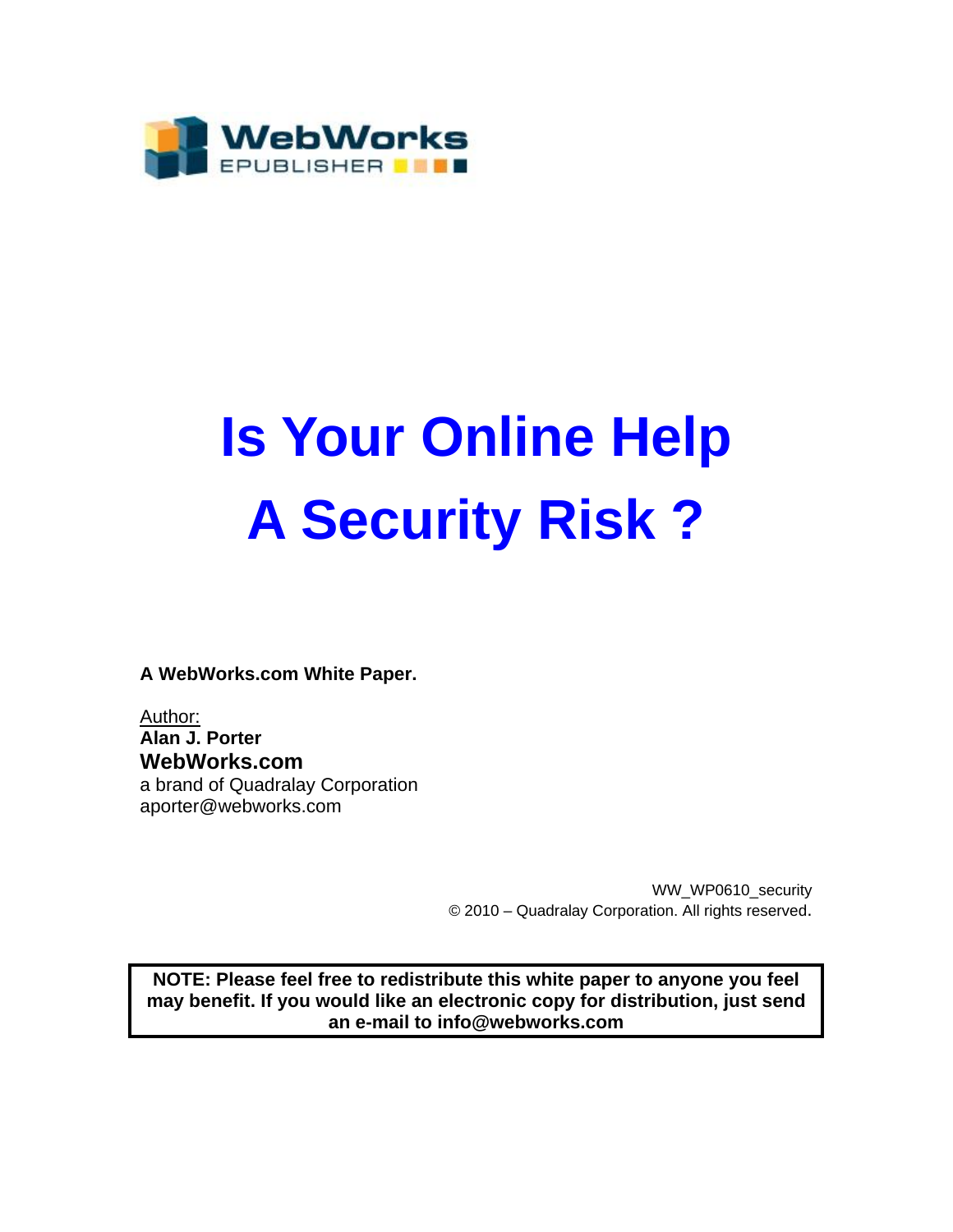# *Overview*

This paper will discuss issues relating to the security in online helps systems, and steps you can take to protect against potential threats.

# *Background*

#### **"I never considered that my online help could be a potential attack vector!"**

The above quote from a WebWorks ePublisher customer buried in the text of an email really caught our attention. In many ways it served as a wake up call and a rallying cry for us to take a closer look at not only the security of our own WebWorks Help cross platform delivery product, but at the security risks related to the delivery of online help in general.

We received the email when working with a customer who had discovered a potential cross-site scripting threat in our WebWorks Help 5 online help product. A cross-site scripting vulnerability means that malicious attackers may inject a client side script into a web page, bypassing browser security restrictions.

Working with our customer and an independent security firm, we moved quickly to investigate, build and test remediation steps for the WebWorks Help product. The result of that rapid response was the release of a WebWorks Security Advisory on December 15<sup>th</sup>, 2009. The advisory included a code fix and documented remediation steps. The changes were also incorporated into the 2009.3 and 2009.4 releases of the ePublisher platform. This ensures that any WebWorks help deliverables built with those, and subsequent, releases would not be subject to the vulnerability.

We could have left it at that, but during the course of our investigations we came to believe that this was an issue that should be discussed more openly. We needed to raise a general awareness of how and why you need to look at your Online Help systems as a potential security risk.

### *We weren't alone.*

In 2007 the security firm Symantec documented that cross-site scripting accounted for approximately 80% of all security vulnerabilities<sup>1</sup>. The impacts ranged from being a petty nuisance to attacks carrying significant risk.

Other online help systems have also been subject to the same vulnerability over the last few years. Adobe issued a total of nine security advisories for either RoboHelp or RoboHelp server between 2007 and 2009 $^2$ .

 $\overline{a}$ <sup>1</sup> Symantec Internet Security Threat Report, - http://eval.symantec.com/mktginfo/enterprise/white\_papers/bwhitepaper\_exec\_summary\_internet\_security\_threat\_report\_xiii\_04-2008.en-us.pdf<br><sup>2</sup> See http://www.adobe.com/support/security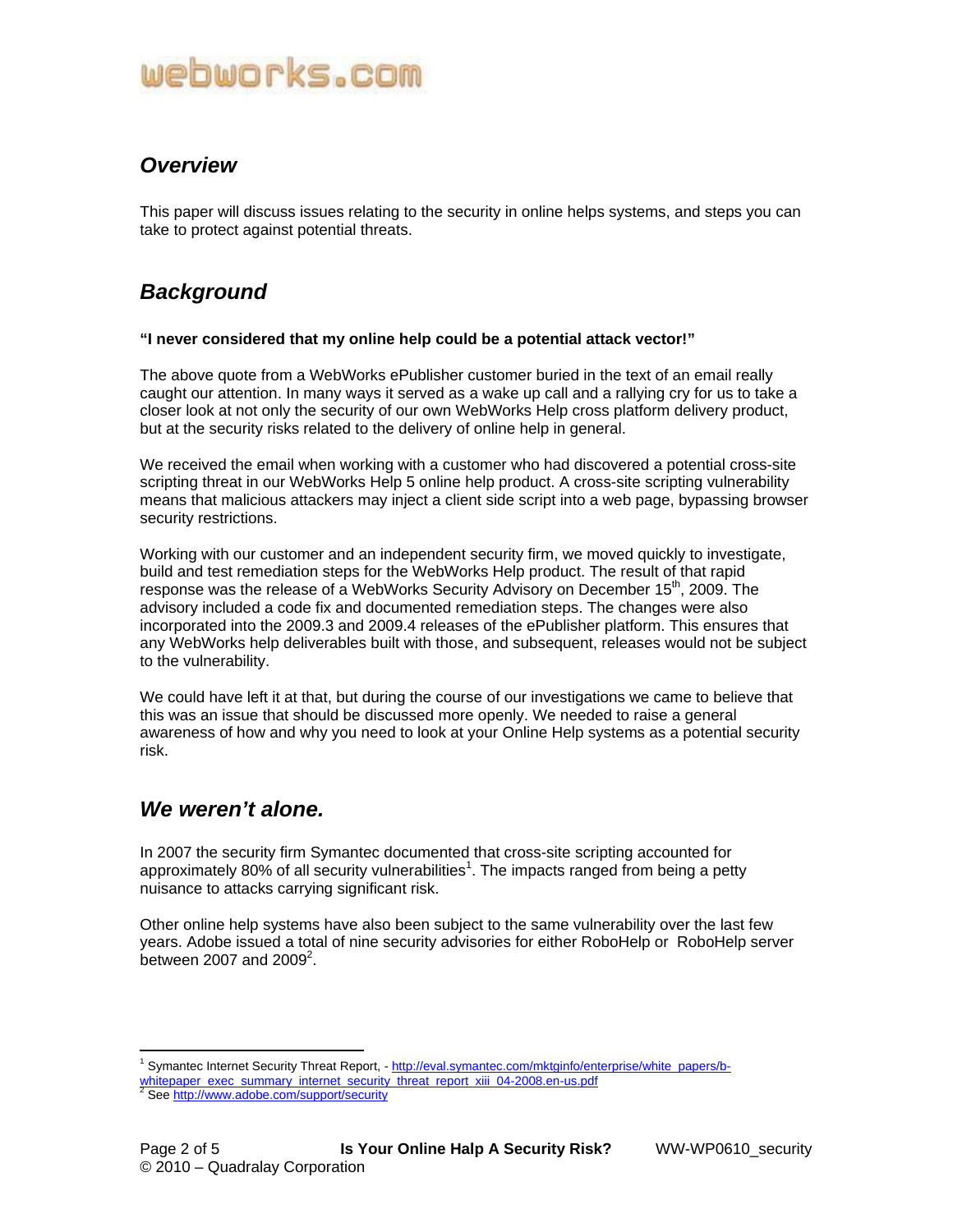Adobe, like WebWorks, has posted full details of these advisories on their websites, but we found during our investigations that other companies with tools in the editing / content management / publishing pipeline had issued advisories to their customers, but not necessarily posted the information online.

#### *More to come.*

While many companies have been working to combat this sort of vulnerability , hackers and malicious code writers move on to other targets. One of the most common alternatives to publishing Online Help in a browser is to produce traditional page based manual online using PDF.

However PDF may be just as prone to malicious attacks. According to leading security vendor McAfee's 2010 Threat Predictions Report<sup>3</sup>, we should pay special attention to PDF. The report surmises that in 2010, "Adobe software, especially Acrobat Reader and Flash will take the top spot" among targets for hackers.

Already in 2010 (February) Adobe has issued a security update for the Acrobat reader<sup>4</sup>.

# *It's not just the delivery platform either.*

In 2009, over 110 security weak spots were reported in common browsers, Web applications, and operating systems. In January 2010, Microsoft issued two separate advisories for vulnerabilities related to every version of its Internet Explorer browser within two weeks of each other.

# *Why is Online Help particularly vulnerable?*

Aside from potential vulnerabilities in delivery platforms and browsers, Online Help itself can often be more vulnerable than other web based applications for a variety of reasons.

- ♦ Traditionally Online Help is delivered on a "publish and forget" model. The Help system is linked to one particular version of a product or a project. Once a project is complete, the focus tends to turn to the next product. Online Help systems often go unmaintained.
- ♦ Even if an Online Help system is no longer active, many legacy systems stay live. They only need to be deployed once with an inbuilt vulnerability for them to become a potential attack vector. The fact that help systems are often overlooked can make them attractive targets for malicious code.
- ♦ Online help systems stay static delivered with and keyed to older versions of browsers that become more vulnerable as time progresses.
- ♦ Online Help is often overlooked by IT security audits as it is not generally considered part of IT infrastructure as "it's just documentation."

 $\overline{a}$  $^3$  http://www.mcafee.com/us/local\_content/white\_papers/7985rpt\_labs\_threat\_predict\_1209\_v2.pdf<br> $^4$  http://www.radaba.com/support/sequity/bullating/apab10.07 html http://www.adobe.com/support/security/bulletins/apsb10-07.html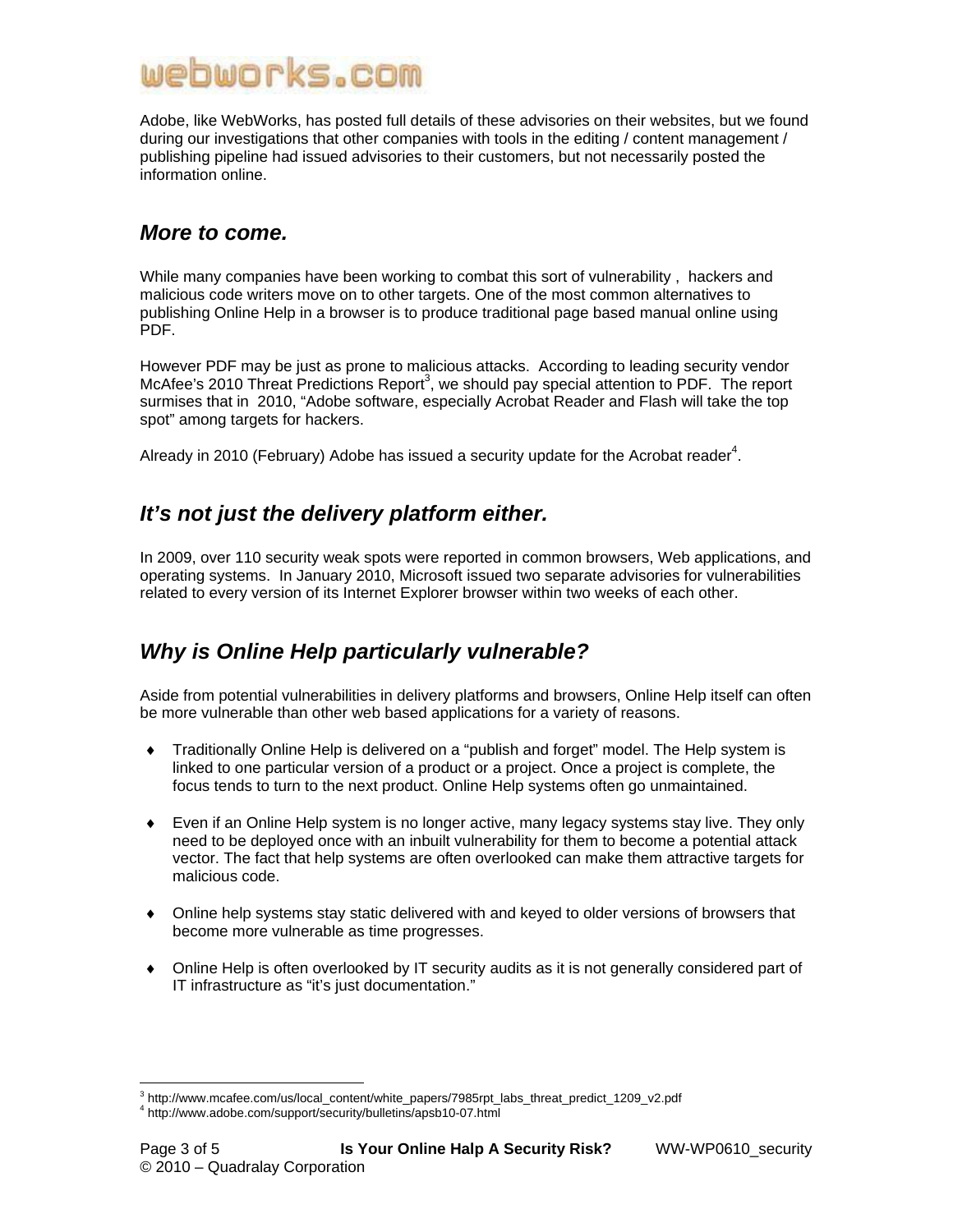### *Don't forget about internal threats.*

While most companies focus the bulk of their IT security monitoring on external threats, internal attacks represent the greatest area of potential security threats. Internal phishing attacks are the best way to engineer data loss and are particularly prone to cross-site scripting attacks. Malicious employees may access logins to systems were they do not normally have access, such as HR and Payroll records. While a company may inherently trust its employees, those trusted employees have far greater power to affect corporate systems..

Trusted employees can also be compromised by external elements, particularly as more companies open up their internet restrictions to enable employee participation in social networks and online communities. This collaborative participation is an increasing part of doing business and staying competitive in the changing digital landscape.

# *Security is about process.*

Good security is not just about patching holes, it's about developing a process to both fix the current issue and protect against potential future threats. While a single deliverable may be vulnerable, a well defined process should account for this and remedy it over time.

For document production we recommend that you develop a process to refresh on a schedule. For example Microsoft has the concept of a "Patch Tuesday," where on the second Tuesday of each month, it releases security patches. While you may not need to update your Online Help deliverables on such an aggressive schedule, the same philosophy of regular updates should also apply to documentation.

### *Taking steps to ensure that you are protected.*

Over the course of our investigations we have developed the following recommendations to help reduce the possibility of your Online Help becoming a security risk.

- ♦ Keep online delivery platforms up to date. Whenever possible use the latest versions of the software available in your production line. Keep up to date on upgrades and patches.
- ♦ Use the latest version of browsers where ever possible.
- ♦ Watch for Security Advisories issued by your vendors. In fact, ask all your vendors if they have ever issued security advisories (remember that not all of them make advisories public).
- ♦ If your vendors do issue security advisories, review them, test to see if they apply and if they do ACT on them. Apply any recommended remediation steps, and upgrade to the next release.
- ♦ Develop a process to periodically refresh your Online Help deliverables using the latest versions of your production tools.

# *Summary*

#### **We should ALWAYS consider that online help could be a potential attack vector!**

- Set up a systematic process to detect and protect.
- Keep tools and deliverables up to date.
- Remember not all security attacks come from the outside.
- Watch, listen and act.